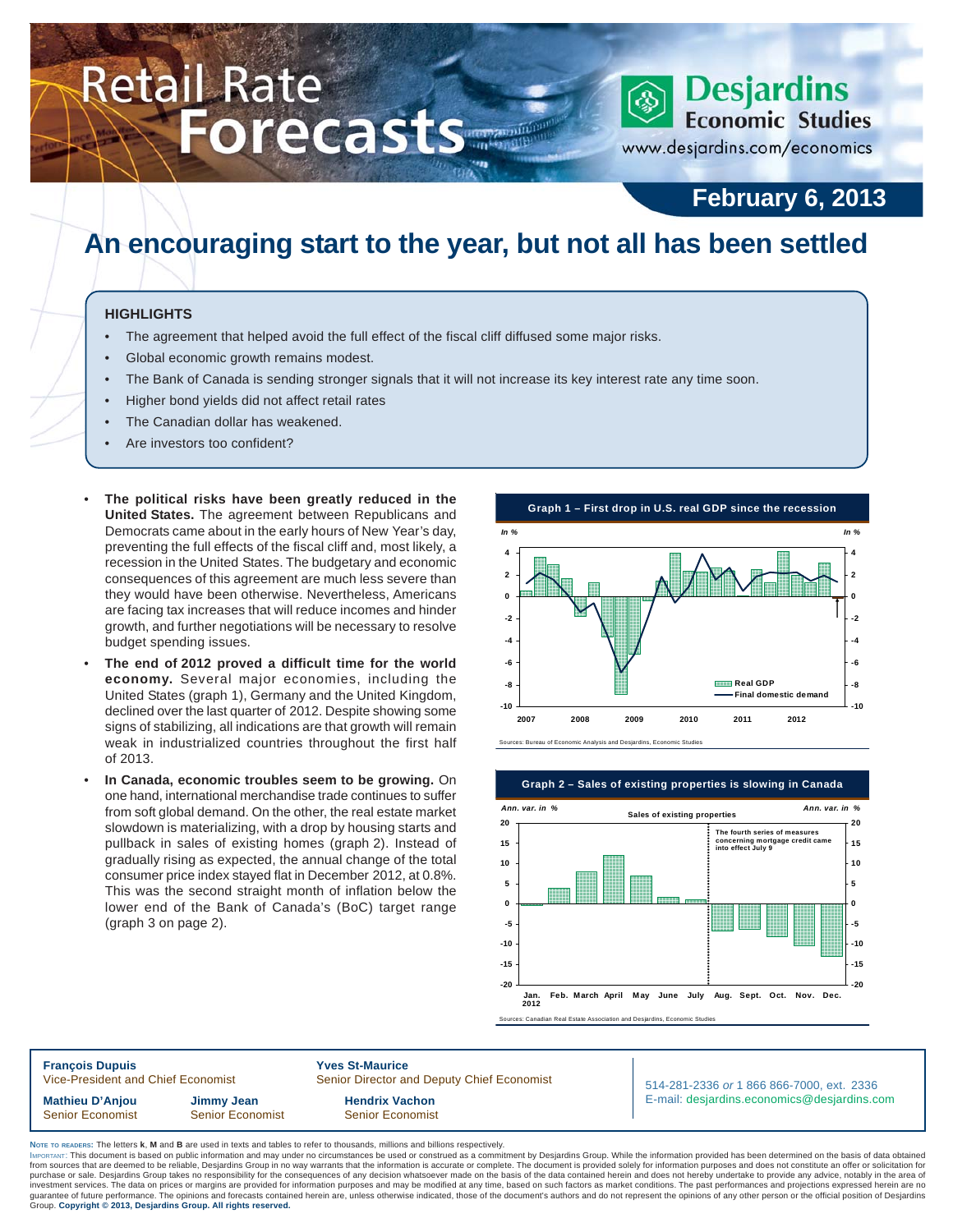

- **Canada's key interest rates will not rise any time soon.** The BoC lowered its estimates for economic growth and inflation. The BoC has also changed its tune regarding future key interest rate increases, hinting that they will take place later than previously foreseen. According to the monetary authorities: "While some modest withdrawal of monetary policy stimulus will likely be required over time, consistent with achieving the 2 per cent inflation target, the more muted inflation outlook and the beginnings of a more constructive evolution of imbalances in the household sector suggest that the timing of any such withdrawal is less imminent than previously anticipated."
- **Higher bond yields did not affect retail rates.** The upturn in the U.S. political situation, the drop in financial strains in Europe as well as some encouraging economic statistics inflated investors' optimism. This situation negatively impacted the bond market, with North American 10-year yields recently crossing over 2.00% for the first time since last spring. In spite of this, Canadian retail rates have remained unchanged for a few months.
- **Retail rates will likely remain very low.** The recent rise in bond yields could soon prompt Canadian financial institutions to adjust retail rates upwards slightly. However, any increases in retail rates should be limited by the fact that bond yields will likely remain very low, from a historical point of view, and because of strong competition leading into the most important time of year for the mortgage market (graph 4).



**Graph 4 – North American bond yields have increased slightly since the summer 4.5 4.0 4.5 United States Canada Federal government 10-year bond yields** *In % In %*



## **Table 1 Forecasts : Retail rate**

Sources: Datastream and Desjardins, Economic Studies

|                         | <b>Discount</b><br>rate $(1)$ | Prime rate (1) | Mortgage rate (1) |               |               | Term savings (1)(2) |               |               |  |
|-------------------------|-------------------------------|----------------|-------------------|---------------|---------------|---------------------|---------------|---------------|--|
|                         |                               |                | 1 year            | 3 years       | 5 years       | 1 year              | 3 years       | 5 years       |  |
| Realized - End of month |                               |                |                   |               |               |                     |               |               |  |
| August 2012             | 1.25                          | 3.00           | 3.19              | 4.05          | 5.24          | 0.90                | 1.40          | 1.75          |  |
| Sept. 2012              | 1.25                          | 3.00           | 3.19              | 3.85          | 5.24          | 0.90                | 1.30          | 1.75          |  |
| Oct. 2012               | 1.25                          | 3.00           | 3.19              | 3.85          | 5.24          | 0.90                | 1.25          | 1.75          |  |
| Nov. 2012               | 1.25                          | 3.00           | 3.09              | 3.70          | 5.24          | 0.90                | 1.25          | 1.75          |  |
| Dec. 2012               | 1.25                          | 3.00           | 3.09              | 3.70          | 5.24          | 0.90                | 1.25          | 1.75          |  |
| January 2013            | 1.25                          | 3.00           | 3.09              | 3.70          | 5.24          | 0.90                | 1.25          | 1.75          |  |
| Feb. 5, 2013            | 1.25                          | 3.00           | 3.09              | 3.70          | 5.24          | 0.90                | 1.25          | 1.75          |  |
| <b>Forecasts</b>        |                               |                |                   |               |               |                     |               |               |  |
| End of quarter          |                               |                |                   |               |               |                     |               |               |  |
| 2013: Q1                | $1.00 - 1.50$                 | $2.75 - 3.25$  | $3.00 - 3.30$     | $3.60 - 3.90$ | $5.10 - 5.40$ | $0.80 - 1.10$       | $1.15 - 1.45$ | $1.65 - 1.90$ |  |
| 2013: Q2                | $1.00 - 1.50$                 | $2.75 - 3.25$  | $2.85 - 3.35$     | $3.45 - 3.95$ | $4.90 - 5.40$ | $0.65 - 1.15$       | $1.00 - 1.50$ | $1.50 - 2.00$ |  |
| 2013: Q3                | $1.00 - 1.50$                 | $2.75 - 3.25$  | $2.85 - 3.35$     | $3.60 - 4.10$ | $4.90 - 5.40$ | $0.65 - 1.15$       | $1.05 - 1.55$ | $1.50 - 2.00$ |  |
| 2013: Q4                | $1.00 - 1.50$                 | $2.75 - 3.25$  | $2.95 - 3.45$     | $3.85 - 4.35$ | $4.90 - 5.40$ | $0.65 - 1.15$       | $1.15 - 1.65$ | $1.55 - 2.05$ |  |
| End of year             |                               |                |                   |               |               |                     |               |               |  |
| 2013                    | $1.00 - 1.50$                 | $2.75 - 3.25$  | $2.95 - 3.45$     | $3.85 - 4.35$ | $4.90 - 5.40$ | $0.65 - 1.15$       | $1.15 - 1.65$ | $1.55 - 2.05$ |  |
| 2014                    | $1.50 - 2.00$                 | $3.25 - 3.75$  | $3.45 - 3.95$     | $4.40 - 4.90$ | $5.30 - 5.80$ | $1.05 - 1.55$       | $1.70 - 2.20$ | $2.15 - 2.65$ |  |
| 2015                    | $2.00 - 2.50$                 | $3.75 - 4.25$  | $4.35 - 4.85$     | $5.45 - 5.95$ | $6.00 - 6.50$ | $1.25 - 1.75$       | $2.40 - 2.90$ | $2.75 - 3.25$ |  |

Note: Forecasts are expressed as ranges. (1) End of quarter forecasts; (2) Non-redeemable (annual). Source: Desjardins, Economic Studies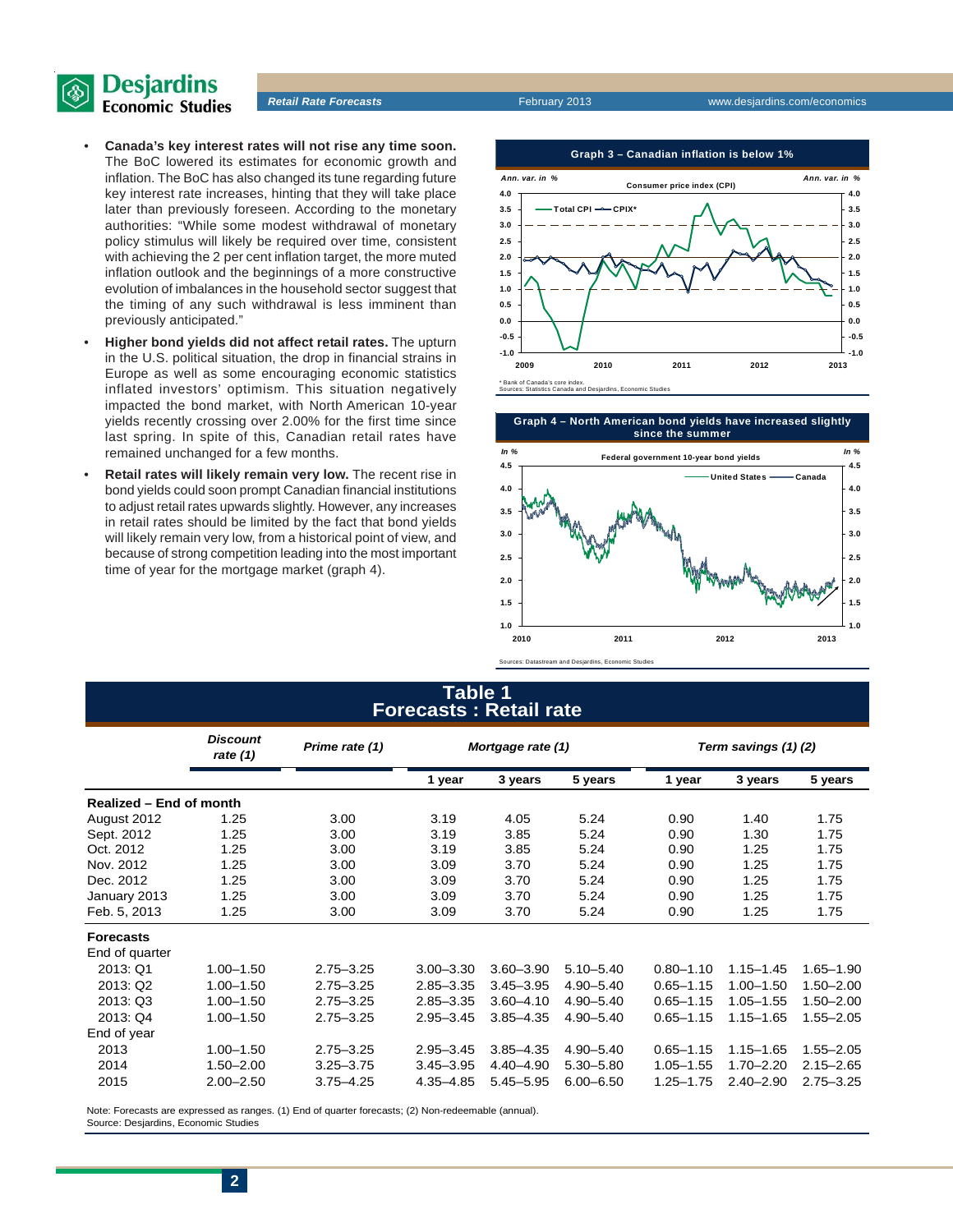# **CANADIAN DOLLAR The Canadian dollar has weakened**

- After appreciating slightly at the beginning of the year, the Canadian dollar experienced some difficulty on the foreign exchange markets and recently dropped below US\$1.00 temporarily. Disappointing statistics on the Canadian economy, including a lower-than-expected inflation rate, have impacted yield spreads with the United States, thus affecting the exchange rate. The more dovish tone adopted by the Bank of Canada at its last monetary policy meeting further affected the loonie's trajectory.
- Rising oil prices no longer appear to be benefiting the Canadian dollar as much. Parity with the U.S. dollar is usually sustainable when the price of crude approaches US\$90 a barrel. However, the price of WTI (West Texas Intermediate) is currently over US\$95 a barrel, while Brent oil has surpassed US\$115 a barrel. Hindered by a lack of adequate infrastructure, the mounting difficulties in exporting western Canada oil are likely a key factor. The value of Canadian crude oil has not risen as sharply as elsewhere in the world. As a result, the terms of trade have not much improved and the currency is feeling the effects.
- The decline of the Canadian dollar is even more pronounced in relation to the euro. The common currency continues to benefit from easing tensions related to sovereign debt as well as from certain signals that suggest the zone's economy is improving. The euro has recently risen past US\$1.37, a 14-month high.
- **Forecast:** Any dip of the Canadian dollar under parity should be temporary, and it should finish the year around US\$1.02. By the end of the year, the market should start, once again, to gradually anticipate a tighter Canadian monetary policy. which will support the loonie. Differences between Canadian and international oil prices should decrease over time. The Canadian dollar should also rise in relation to the euro. The recent strength of this currency seems exaggerated, considering that Europe still faces many challenges and financial strains could flare up at any time.







Sources: Datastream and Desjardins, Economic Studies

| <b>Determinants</b>                                | <b>Short-term</b> | Long-term |
|----------------------------------------------------|-------------------|-----------|
| Oil prices                                         |                   |           |
| <b>Metals</b> prices                               |                   |           |
| Interest rates spreads<br>(Canada - United States) |                   |           |

## **Table 2 Forecasts: currency**

| 2012                                                                        |        |        | 2013   |        |                 |        | 2014 |        |              |                 |        |
|-----------------------------------------------------------------------------|--------|--------|--------|--------|-----------------|--------|------|--------|--------------|-----------------|--------|
| End of period                                                               | Q3     | Q4     | Q1f    | Q2f    | Q <sub>3f</sub> | Q4f    |      | Q1f    | Q2f          | Q <sub>3f</sub> | Q4f    |
| US\$/CAN\$                                                                  | 1.0165 | 1.0079 | 1.0000 | 1.0100 | 1.0100          | 1.0200 |      | 1.0300 | 1.0300       | 1.0400          | 1.0500 |
| CAN\$/US\$                                                                  | 0.9838 | 0.9922 | 1.0000 | 0.9901 | 0.9901          | 0.9804 |      | 0.9709 | 0.9709       | 0.9615          | 0.9524 |
| CAN\$/€                                                                     | 1.2657 | 1.3081 | 1.3200 | 1.2871 | 1.2970          | 1.3039 |      | 1.3010 | 1.3107       | 1.2981          | 1.2952 |
| USS/E                                                                       | 1.2865 | 1.3184 | 1.3200 | 1.3000 | 1.3100          | 1.3300 |      | 1.3400 | 1.3500       | 1.3500          | 1.3600 |
| US\$/£                                                                      | 1.6148 | 1.6255 | 1.6000 | 1.6100 | 1.6300          | 1.6600 |      | 1.6700 | .6800        | 1.6900          | 1.7000 |
| Sources: Datastream, Federal Reserve Board and Desiardins, Economic Studies |        |        |        |        |                 |        |      |        | f: forecasts |                 |        |

Note: For more details, see our *FX Forecasts* at www.desiardins.com/en/a\_propos/etudes\_economiques/previsions/ devises/dev1301.pdf.

**3**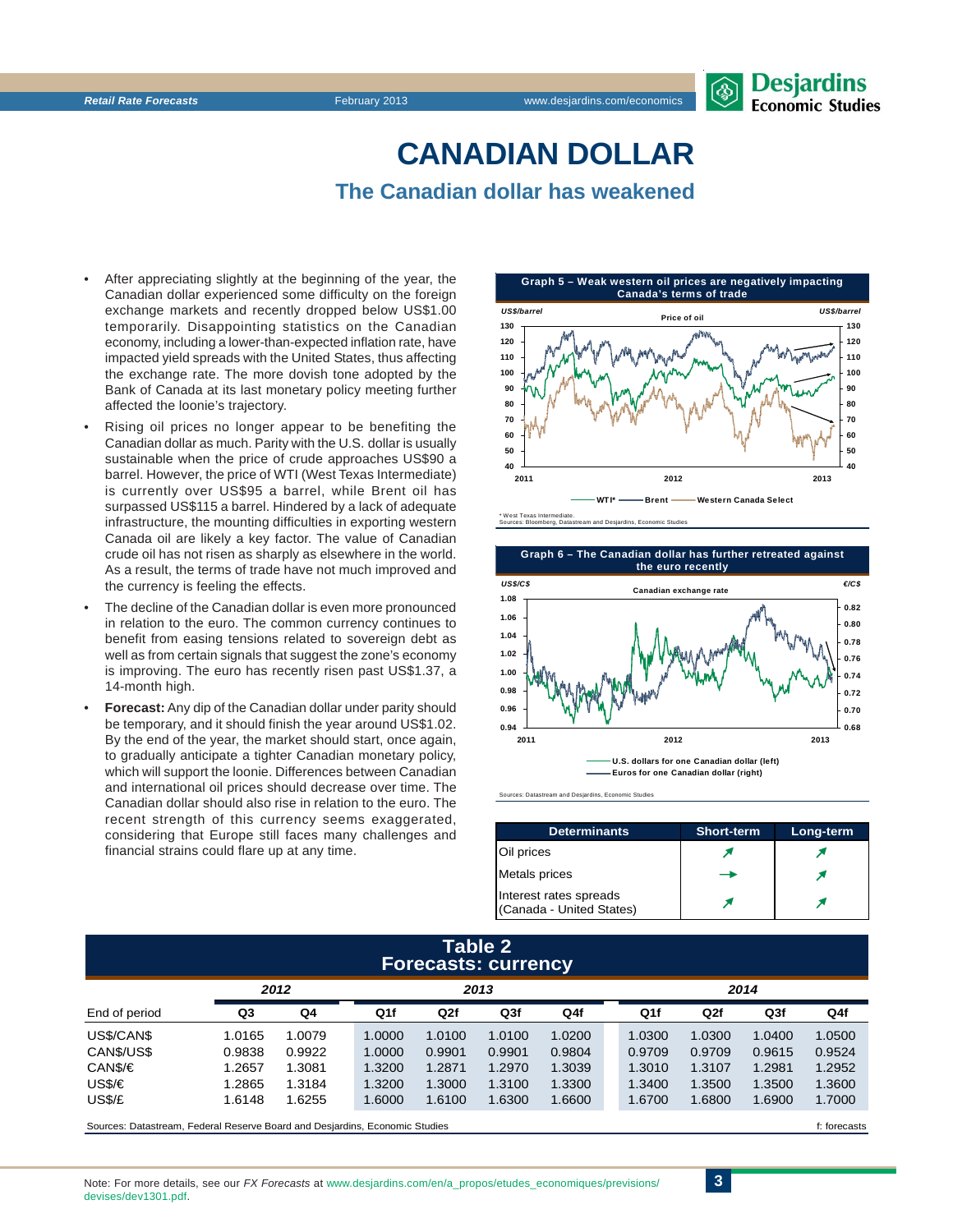

**ASSET CLASSES RETURN**

**Are investors too confident?**

- **Having performed very well in 2012, U.S. stock markets also started 2013 on a tear.** At the beginning of February, the S&P 500 is already showing a 6% gain over last year, higher than our target for the entire year. The lifting of uncertainties surrounding the U.S. budget crisis was certainly beneficial. However, relatively positive fourth-quarter results were what helped boost investor optimism the most. As of February 4, more than two-thirds of companies making up the S&P 500 index had announced results exceeding expectations (graph 7). The reaching of certain psychological thresholds also helped reinforce confidence: in only a few days, the S&P 500 index crossed the 1,500-point mark, while the Dow Jones index surpassed 14,000 points (graph 8).
- **However, from a macroeconomic perspective, the situation seems less positive.** In the fourth quarter, the U.S. economy experienced its first contraction since the recession. Consumer confidence seems to have been shaken by the increase in payroll deductions, which came into effect under the fiscal cliff provisions. Job creation was also somewhat weakened last fall. It remains to be seen how the reduction in disposable income will impact consumer activity in January.
- **The handling of the budget crisis played a role.** Although economic signals were rather mixed (graph 9), the attractiveness of stocks in the face of an overpriced bond market left no doubt. Investors were waiting to determine the appropriate time to re-balance their portfolios, and it seems that the avoidance of a recession brought on by Washington was a satisfactory catalyst. However, several rounds of play remain, and an escalation of political tensions is still possible.
- **Despite our relatively favourable view of the stock market, investors seem overly optimistic.** This can be seen in the operating earning prospects of the S&P 500: analysts are anticipating an increase of 14% in 2013, and expectations have been continuously revised upwards in recent weeks. Growth in operating earnings was not as strong in 2012, as earnings levels have already reached record highs. The beginning of 2013 should be a difficult time for U.S. consumption, as the European recession continues. The market thus seems vulnerable to any negative surprises in the short term.





**Graph 9 – The disappointing data recently released in the United States are reminiscent of the disappointments of early 2011 and 2012 60 80 60 80 100 120**



Sources: Datastream, Citigroup and Desjardins, Economic Studies